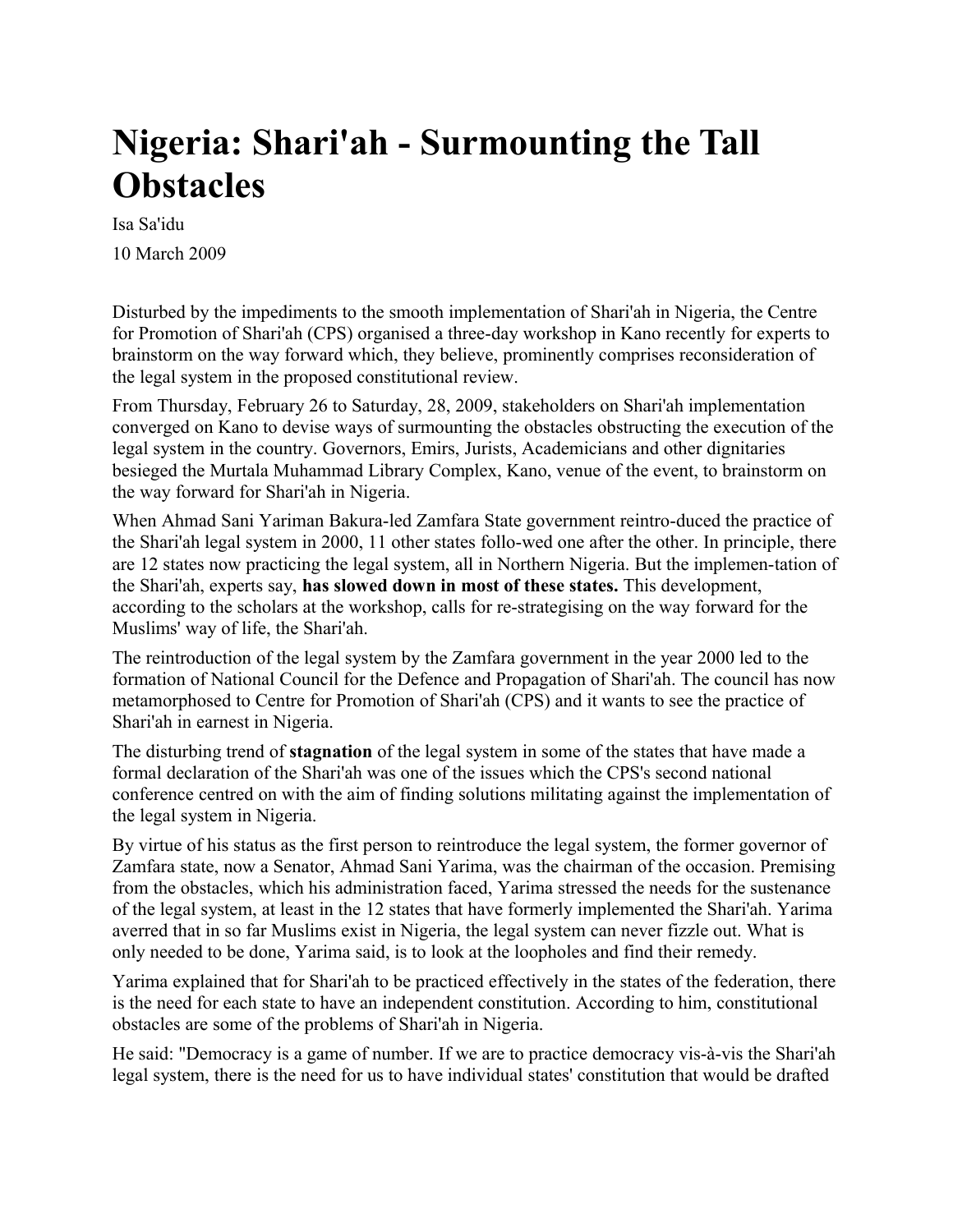and supported by the people of every state. When we have that in place, states that want to practice Shari'ah can go ahead and do it holistically without any constraint."

Senator Yerima explained that Shari'ah implementation is a collective responsibility of the entire Nigerian Muslim Umma. He said there is a strong need for Muslims to live according to the provisions of the Shari'ah legal system, saying that the struggle for the implementation and sustenance of Shari'ah requires unity of the Umma.

Yerima said although some internal and external forces are threatening the smooth implementation of the legal system, Shari'ah has come to stay in Nigeria, especially in those states that have already implemented the legal system.

Suggesting the way out for Shari'ah in Nigeria in his own address, a justice of the Supreme Court of Nigeria, Justice Ibrahim Tanko Muhammad, represented by Barrister Muzammil Sani Hanga, said he has accepted to make contribution on the way forward for Shari'ah implementation because the plight of millions of ordinary Nigerian Muslims is involved.

Justice Muhammad added that ordinary Nigerian Muslims struggled, suffered and later celebrated the subsequent passage of legislation ratifying the resolution to implement Shari'ah in various states. Hence they become major stakeholders.

"The question I always ask, having seen the enthusiasm of Nigerian Muslims on Shari'ah is: What are these desperate people looking for and why are they concerned and passionate about something as heavy as Shari'ah? To be fair, a number of them agitated for the Shari'ah out of pure piety, and fully aware of the sanctimonious rewards of doing that. Others who may not be as pious or innocent joined the struggle for clearly different wets of reasons, even though some are fully aware that they may be among the first to fall under the censure of the law, if it is implemented," Justice Muhammad remarked.

Justice Muhammad stressed that if Shari'ah is to be a success in Nigeria, there is a strong need for the implementation agencies to tackle the threat of ignorance, corruption and lawlessness. He said the Umma must come together to understand the vital socio-economic adjustments that need to be made in order to change the crass ignorance and hopelessness that poor people face, which make it difficult for majority of Muslims to live a life of piety while maintaining their decency and that of their children.

He said the problem of Shari'ah in Nigeria is an internal one, as Shari'ah agencies ought to be the voice of the weak - the orphans, the handicapped, the aged and the women whose situation, according to Justice Muhammad, constitute the biggest challenge to Shari'ah implementation.

"We must also be aware that when the Shari'ah fails its test in the courts, it is because the agencies have failed to appreciate what little, though crucial, adjustments needed to be made in order for it to work. We should not be ashamed to admit that there are lapses in this area and they need to be corrected. It is alright for people to link the Shari'ah with the courts and this is why I am urging for a concerted effort to make the courts to perform their function properly. If they do so, the cause for justice will be served and the forces of revisionism will be suppressed for good," Justice Muhammad averred.

Justice Muhammad therefore emphasized that for Shari'ah to continue to record success in Nigeria , problems of poverty, ignorance and other socio-economic vices must be addressed by the implementing agencies, at least to the bearable minimum.